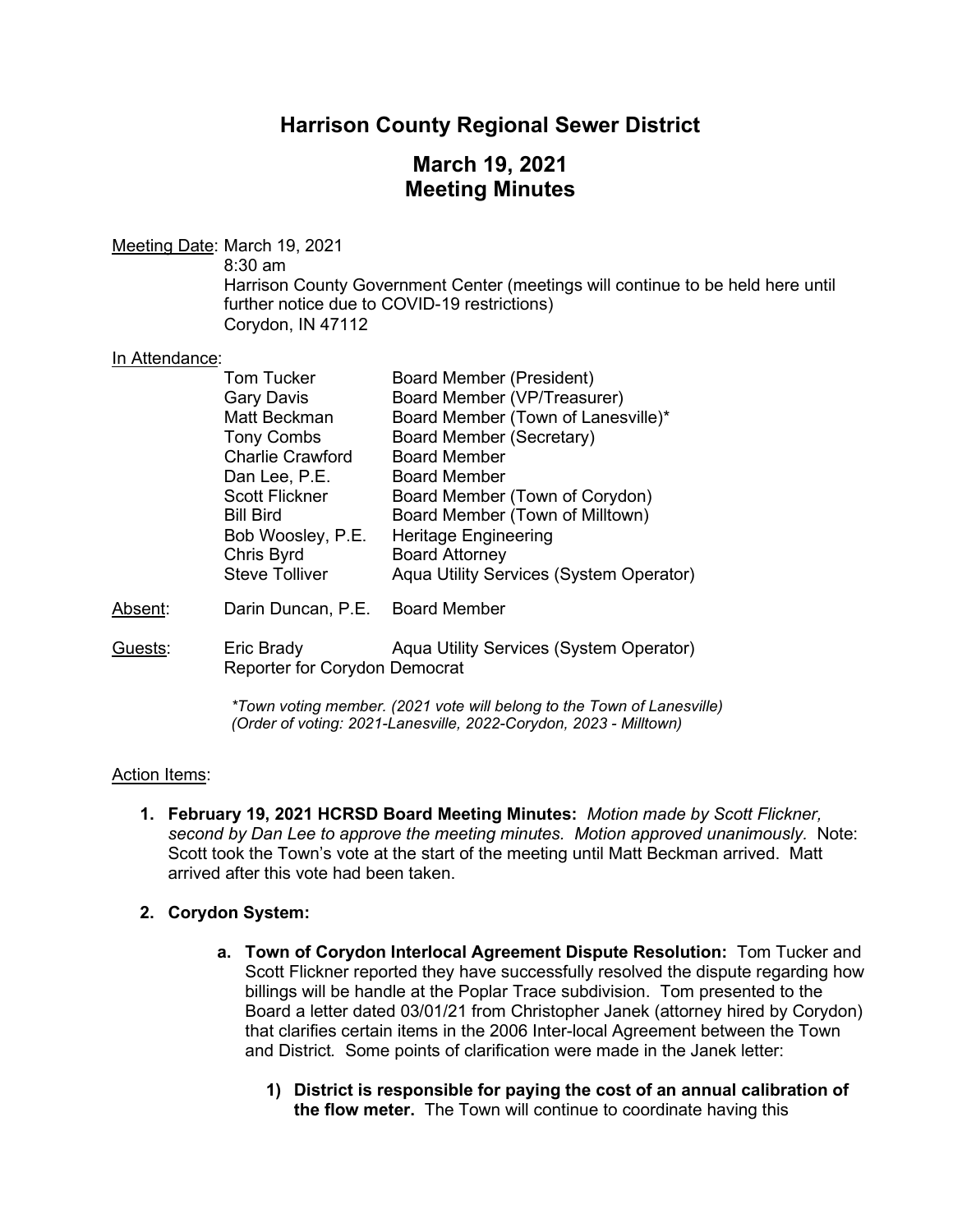HCRSD Mtg Minutes March 19, 2021 Page 2 of 5

> calibration performed and will invoice the District for this effort. Scott Flickner noted the Town has been lax in the past of not invoicing the District for this effort. The Town will not seek reimbursement for any past charges for calibration that was never sent to the District for payment.

**2) The District shall be responsible for paying a monthly charge of \$330 per connection for monitoring of the flow meter (per the original agreement).**The Town has never charged the District for this effort. Moving forward the Town will begin charging for this effort. Scott Flickner again noted that the Town will not be seeking payment for past efforts that were never invoiced to the District. This charge is per connection. There will be a \$330 monthly charge for the Hospital connection and a \$330 monthly charge for the Poplar Trace connection. The Poplar Trace charge will not begin until flow has begun at the new Poplar Trace Lift Station (it is not yet in service).

*A motion was made by Tom Tucker, second by Gary Davis to accept the items identified in the Janek letter. Motion approved unanimously.* Tom will follow up with Tad Whitus to have an amendment to the 2006 agreement drafted that references the approved 03/01/21 Janek letter.

- **b. Corydon System Rate Increase:** Previously referenced as the "Hospital System" this now refers to all customers of the District that tied to the Corydon system. This will now be referred to in the future as the "Corydon System". Tom Tucker presented options for up to a 5% rate increase for the Corydon System. This increase is needed to keep up with increased costs experienced by the District. The District's current rate ordinance allows for up to a 5% annual increase without the need for a rate study or public hearing. *A motion was made by Tony Combs, second by Dan Lee to implement a 4% rate increase effective 04/01/21. Motion approved unanimously.* Note: Tom reminded the Board that on July 1, 2021 the Town of Corydon will be increasing their rates by 15%. At that time the District's rates will also be increased by 15% (per the District's current rate ordinance).
- **3. Hospital Parshall Flume Flow Meter:** Discussion was held regarding repairs needed to the flow meter. The fiberglass unit has cracked and is in need of repair. Bob Woosley has followed up with the manufacturer and found a local contractor (Tru-Test) that is capable of making fiberglass repairs. *A motion was made by Tony Combs, second by Matt Beckman to entering into an agreement with Tru-Test for a price of \$1,850 to make the necessary repairs to the fiberglass parshall flume. Motion approved unanimously.*

## **4. Berkshire WWTP & New Salisbury System:**

**a. Operations Report (February):** Steve Tolliver presented the February operations report. The plant met all permit requirements during the month of February. Steve reported that recent rain events caused significant flooding of the WWTP. The WWTP actually overflowed one day due to the infiltration from the mobile home park. The overflow was reported to IDEM. *A motion was made by*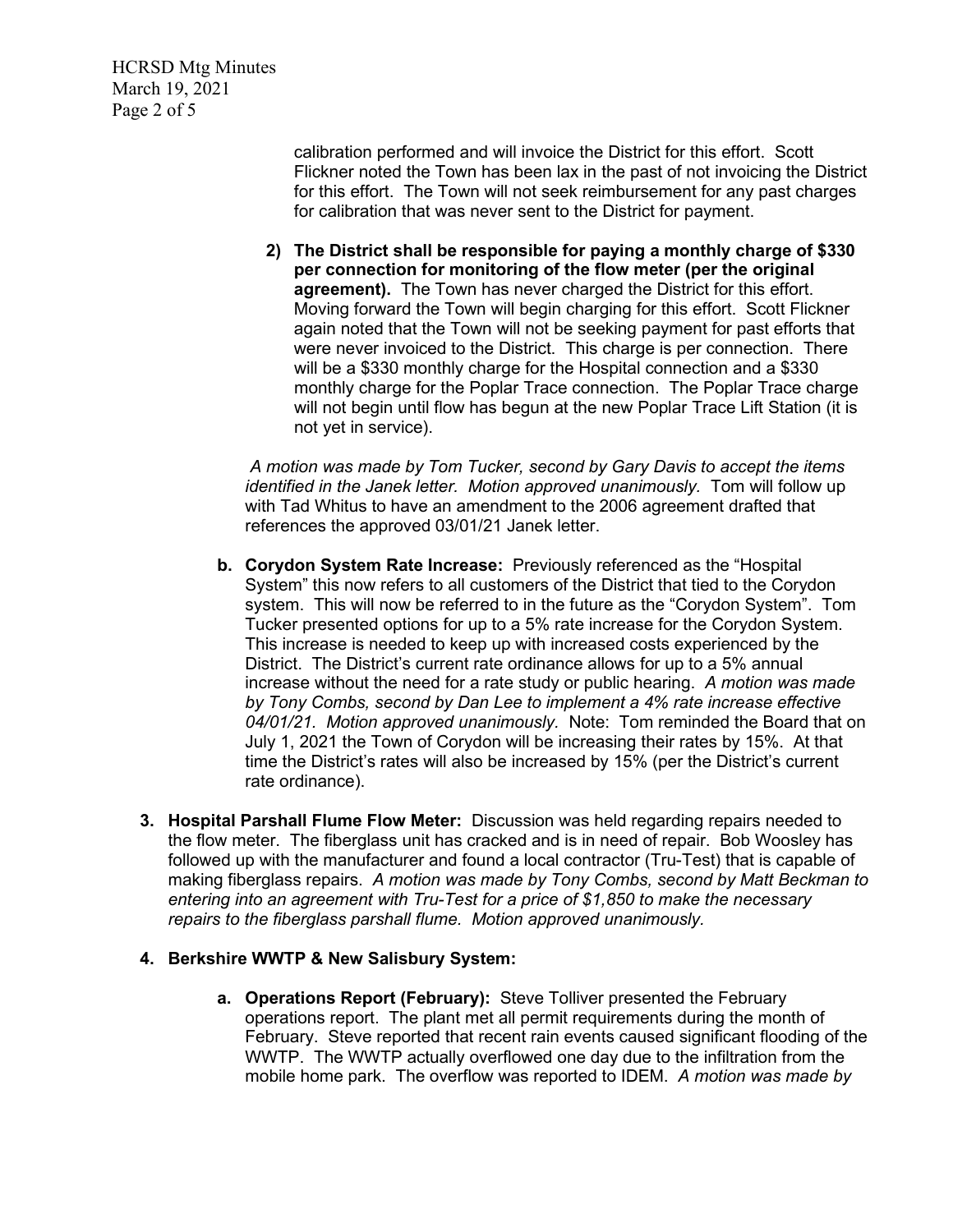*Dan Lee, second by Matt Beckman to accept the February operations report. Motion approved unanimously.*

- **b. UV System:** Steve Tolliver reported the UV System is back in his possession after being repaired. It is ready to be placed back into service.
- **c. WWTP Effluent Pumps Replacement:** Bob Woosley reported the pumps have been ordered and should be installed within the next four (4) weeks.

### **5. Berkshire WWTP Expansion:**

- **a. Preliminary Engineering Report (PER):** Bob Woosley reported he and Tom Tucker met with SRF officials on February 23 for the required Project Planning meeting. SRF now requires all applicants to have a State Board of Accounts (SBOA) Audit Report on file that is less than 2 years old. The District's last report was in 2018. A new report must be completed for the District to be eligible to secure SRF funding.
	- **1) Audit:** *A motion was made by Gary Davis, second by Dan Lee to request the SBOA perform and submit and audit report to the District. Motion approved unanimously.* Gary will follow up with the SBOA to request the audit be completed.
	- **2) Berkshire Mobile Home Park Collection System:** The collection system that serves the mobile home park is a private system owned by SSK Communities. It is likely SRF will not allow funding to be secured for a private system. The District fully intends to work with SSK to have ownership transferred to the District. *Bob Woosley and Chris Byrd will follow up with SRF to determine what steps need to be taken to allow for the collection system improvements to be an eligible item for use of SRF funds.* If this becomes and issue the collection system component will be pulled from the SRF application and the District will follow up later with taking over ownership of the system. The District does not want this to become an issue in jeopardizing securing the SRF funds.
	- **3) Televising MHP Collection System:** The District previously agreed to televise the Berkshire Mobile Home Park's collection system in an effort to determine the source and locations of infiltration. Bob Woosley secured quotes for this work from Hydromax and Pipe Eyes to perform television of the "south" portion of the mobile home park's system (approx.. 6,650 LF). The bids secured from both companies were:

| Hydromax  | \$1.85/LF | 6,650 LF | \$12,302.50 |
|-----------|-----------|----------|-------------|
| Pipe Eyes | \$1.95/LF | 6,650 LF | \$12,967.50 |

*A motion was made by Gary Davis, second by Tony Combs to select Hydromax to perform the televising work. Motion approved unanimously.*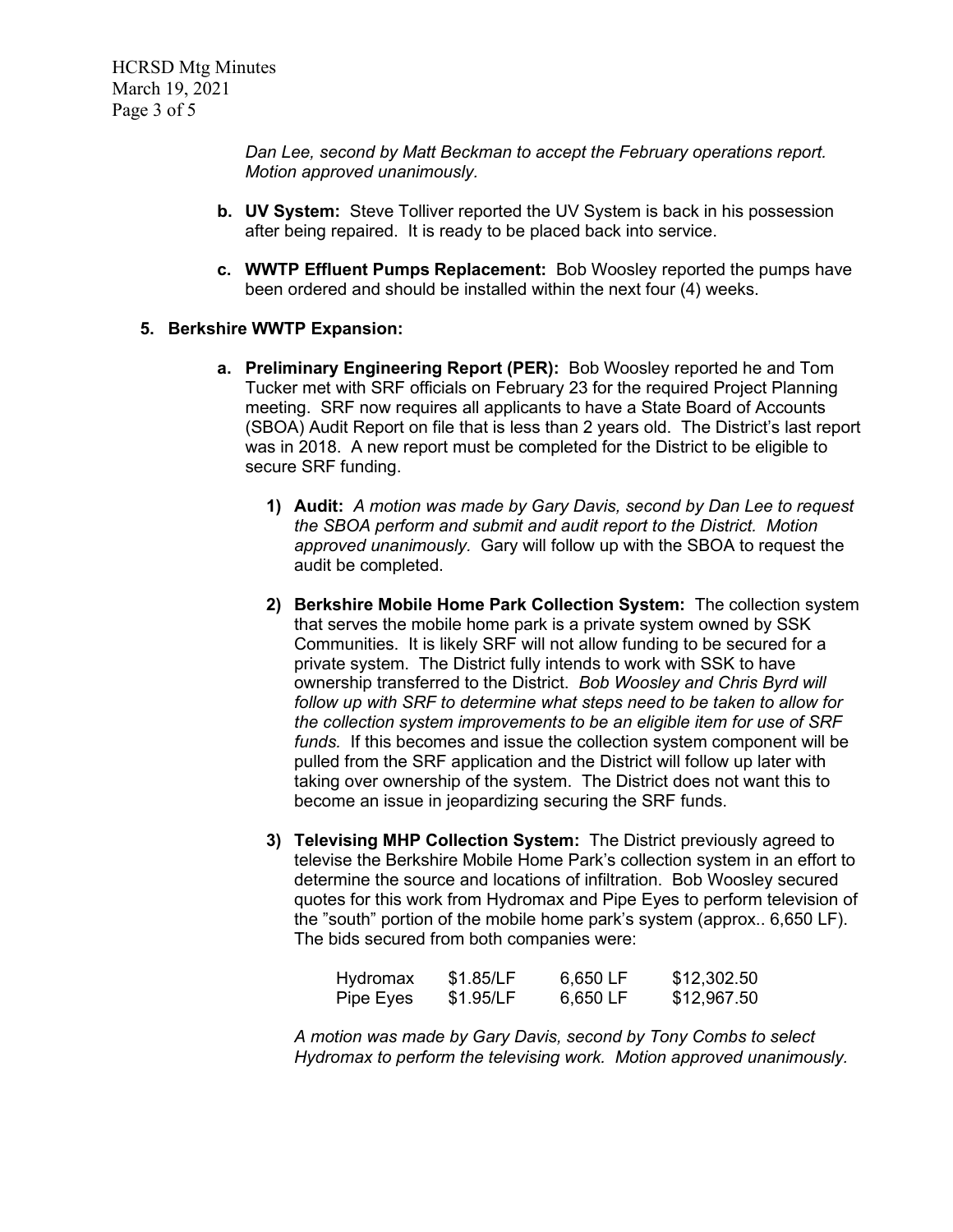HCRSD Mtg Minutes March 19, 2021 Page 4 of 5

> **b. Project Funding:** The District currently has no option but to apply for SRF funding to cover the cost of the improvements. The overall improvements being applied for to SRF are as follows:

| Replace Ex. WWTP with new 120,000 GPD WWTP         | \$2,232,000 |
|----------------------------------------------------|-------------|
| WWTP FM Replacement (increases size from 4" to 6") | \$175,000   |
| <b>Berkshire Collection System Improvements</b>    | \$467,000   |
|                                                    | \$2,874,000 |

This District is currently applying for an SRF Loan to cover the full cost of the improvements. A preliminary rate study was performed by Bakertilly to determine what impact these improvements would have on the current rates.

| Funds                      | Rate Increase | Avg. Mo. Rate |
|----------------------------|---------------|---------------|
| 100% Loan (no grant funds) | 66%           | \$126         |
| \$500k Grant from County   | 48%           | \$112         |
| \$1M Grant from County     | 30%           | \$99          |
| \$1.5M Grant from County   | 11%           | \$84          |

The County reportedly will be receiving approximately \$7.9M (estimated amount) in the recently signed COVID Relief bill that was signed by President Biden on Thursday March 11, 2021. This bill allows for use of the funds to be spent on wastewater improvements. The District is hopeful the County will earmark a portion of these funds towards this project. *A motion was made by Tony Combs, second by Matt Beckman to request up to \$2M in funding from the County for the project. Motion approved unanimously.* Tom Tucker and Bob Woosley will approach the County Commissioners and County Council with a request for funds.

- **c. Lanesville Interlocal Cooperation Agreement:** The existing agreement with the Town was signed on 12/10/2012. The attachments to the agreement (Exhibits A, B, C) were not attached to the signed copy on file in the Auditor's office. Exhibit A is the Sewer Service Agreement which would have been signed by both the Town and District. Bob Woosley provided an unsigned copy but did not have a signed copy in his files. The Town is unable to locate a signed copy. It appears the signed copy has been misplaced as neither the Town, County Auditor, or District has a signed copy of Exhibit A. Matt Beckman stated he will review Exhibit A with his Town Council to confirm there are no issues with "re-signing" the document. Chris Byrd mentioned a ratification of the document may need to be performed.
- **d. Resolution 2021-1:** This resolution authorizes the District to file a petition with IDEM to modify the order that established the District. The modification is to allow for a current Board member to continue to serve beyond their term until a new appointment has been made. *Motion made by Gary Davis, second by Matt Beckman to approved Resolution 2021-1. Motion approved unanimously.*
- **e. Petition to Modify Order Establishing District:** This petition allows for an existing appointed Board member shall continue to serve at the completion of their term until a replacement has been appointed by the appropriate appointing